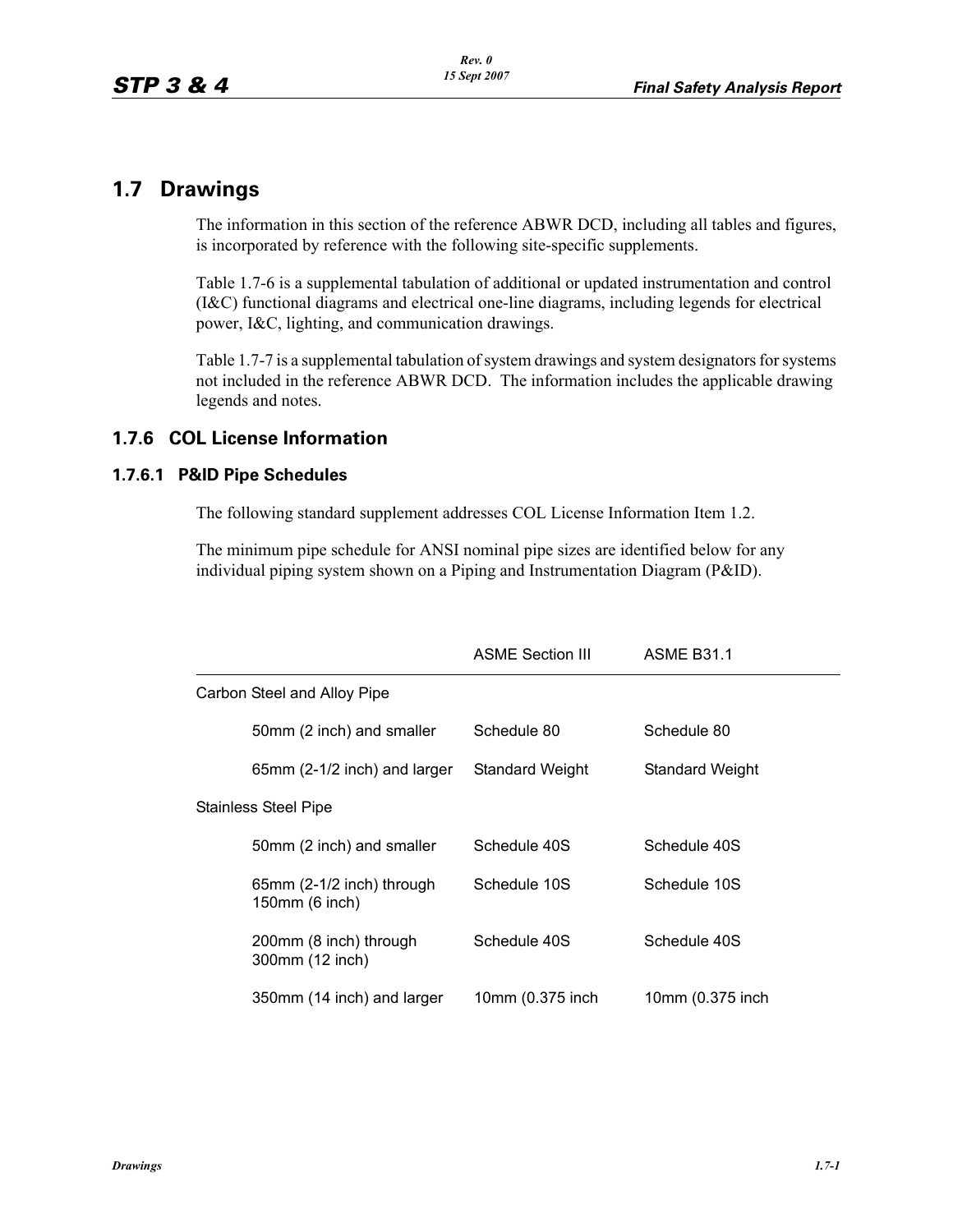| Figure No. | <b>Title</b>                                                | <b>Type</b> |
|------------|-------------------------------------------------------------|-------------|
| $5.2 - 8$  | Leak Detection and Isolation System                         | <b>IED</b>  |
| $7.2 - 9$  | <b>Reactor Protection System</b>                            | <b>IED</b>  |
| $7.2 - 10$ | <b>Reactor Protection System</b>                            | <b>IBD</b>  |
| $7.3 - 1$  | <b>High Pressure Core Flooder System</b>                    | <b>IBD</b>  |
| $7.3 - 2$  | <b>Nuclear Boiler System</b>                                | <b>IBD</b>  |
| $7.3 - 3$  | <b>Reactor Core Isolation Cooling System</b>                | <b>IBD</b>  |
| $7.3 - 4$  | <b>Residual Heat Removal System</b>                         | <b>IBD</b>  |
| $7.3 - 5$  | Leak Detection and Isolation System                         | <b>IBD</b>  |
| $7.3 - 7$  | Reactor Building Cooling Water/Reactor Service Water System | <b>IBD</b>  |
| $7.3 - 9$  | <b>HVAC Emergency Cooling Water System</b>                  | <b>IBD</b>  |
| $7.3 - 10$ | High Pressure Nitrogen Gas System                           | <b>IBD</b>  |
| $7.4 - 1$  | <b>Standby Liquid Control System</b>                        | <b>IBD</b>  |
| $7.4 - 2$  | <b>Remote Shutdown System</b>                               | <b>IED</b>  |
| $7.4 - 3$  | <b>Remote Shutdown System</b>                               | <b>IBD</b>  |
| $7.6 - 1$  | <b>Neutron Monitoring System</b>                            | <b>IED</b>  |
| $7.6 - 2$  | <b>Neutron Monitoring System</b>                            | <b>IBD</b>  |
| $7.6 - 5$  | <b>Process Radiation Monitoring System</b>                  | <b>IED</b>  |
| $7.6 - 8$  | <b>Containment Atmosphere Monitoring System</b>             | <b>IBD</b>  |
| $7.6 - 11$ | <b>Suppression Pool Temperature Monitoring System</b>       | <b>IED</b>  |
| $7.6 - 12$ | <b>Suppression Pool Temperature Monitoring System</b>       | <b>IBD</b>  |
| $7.7 - 2$  | Rod Control and Information System                          | <b>IED</b>  |

### **Table 1.7-6 Additional or Updated I&C and Electrical Drawings**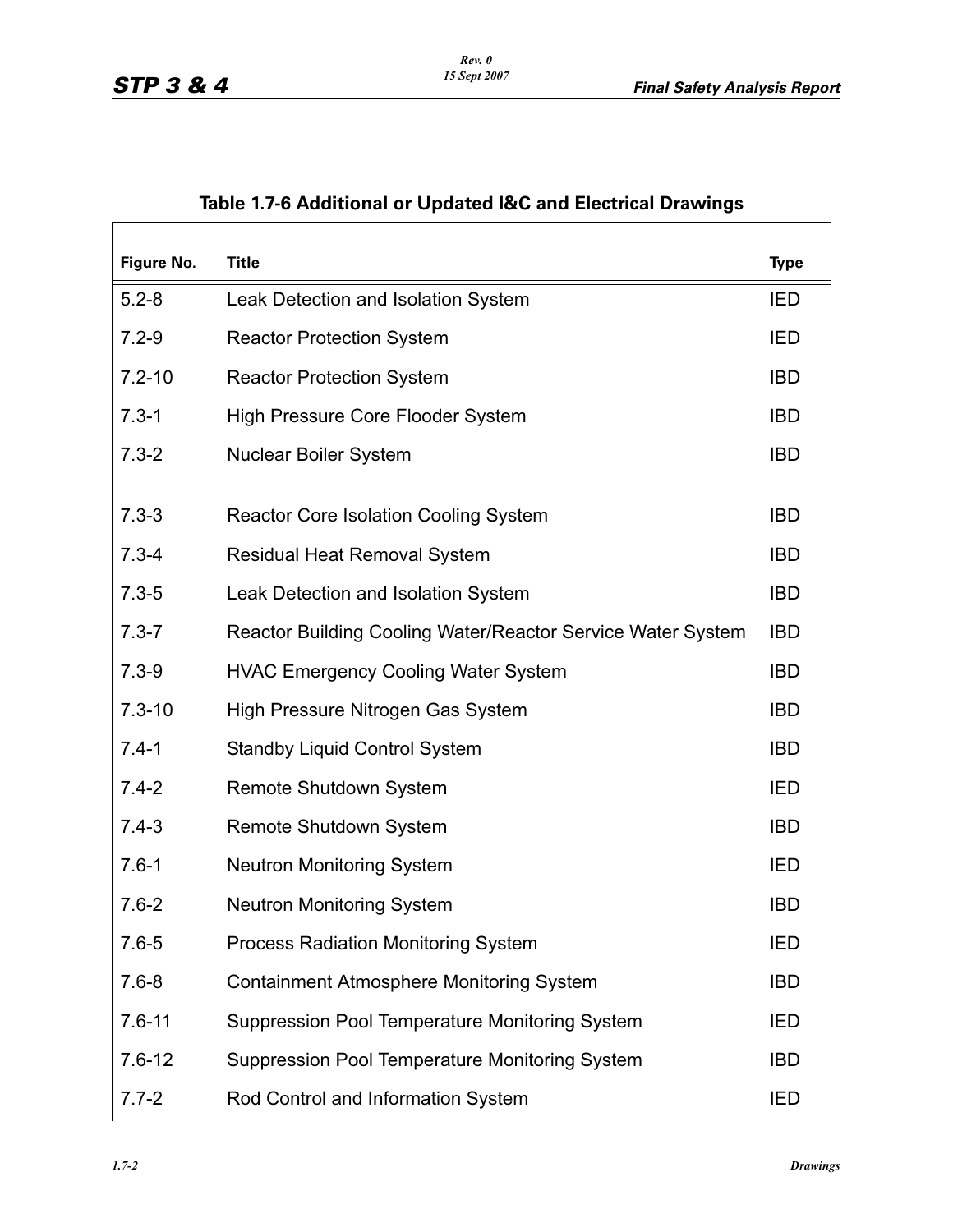| Figure No. | <b>Title</b>                                           | <b>Type</b> |
|------------|--------------------------------------------------------|-------------|
| $7.7 - 3$  | Rod Control and Information System                     | <b>IBD</b>  |
| $7.7 - 5$  | <b>Recirculation Flow Control System</b>               | <b>IED</b>  |
| $7.7 - 7$  | <b>Recirculation Flow Control System</b>               | <b>IBD</b>  |
| $7.7 - 8$  | <b>Feedwater Control System</b>                        | <b>IED</b>  |
| $7.7 - 9$  | <b>Feedwater Control System</b>                        | <b>IBD</b>  |
| $7.7 - 12$ | Steam Bypass and Pressure Control System               | <b>IED</b>  |
| $7.7 - 13$ | Steam Bypass and Pressure Control System               | <b>IBD</b>  |
| $7.7 - 14$ | <b>Fuel Pool Cooling and Cleanup System</b>            | <b>IBD</b>  |
| $8.2 - 3$  | 345 kV Switchyard Single Line Diagram<br>[New Drawing] | <b>SLD</b>  |
| $8.3 - 1$  | <b>Electrical Power Distribution System</b>            | <b>SLD</b>  |
| $8.3 - 2$  | Instrument and Control Power Supply System             | <b>SLD</b>  |

# **Table 1.7-6 Additional or Updated I&C and Electrical Drawings (Continued)**